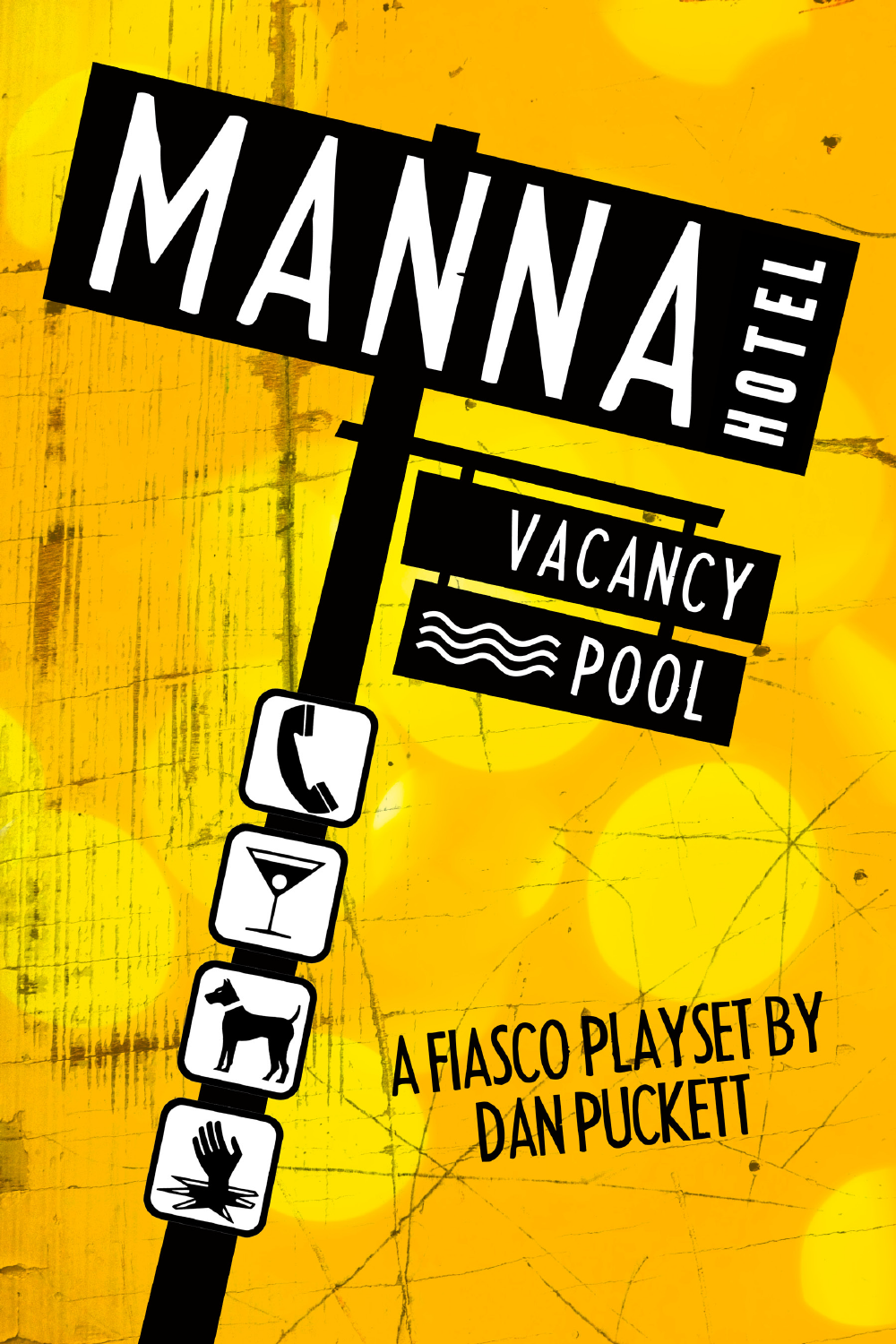# DP01 THE MANNA HOTEL

#### **CREDITS**

Written by Dan Puckett

Edited by Steve Segedy

Manna Hotel was Playset of the Month, July 2010.

#### BOILERPLATE

This playset is an accessory for the Fiasco role-playing game by Bully Pulpit Games.

The content of this playset is released into the public domain by Dan Puckett, 2010. Fiasco is copyright 2009 by Jason Morningstar. All rights to Fiasco are reserved.

For more information about Fiasco or to download other playsets and materials, visit www.bullypulpitgames.com.

If you'd like to create your own playset or other Fiasco-related content, we'd like to help. Write us at info@bullypulpitgames.com.



"When you play, play *hard*." - Theodore Roosevelt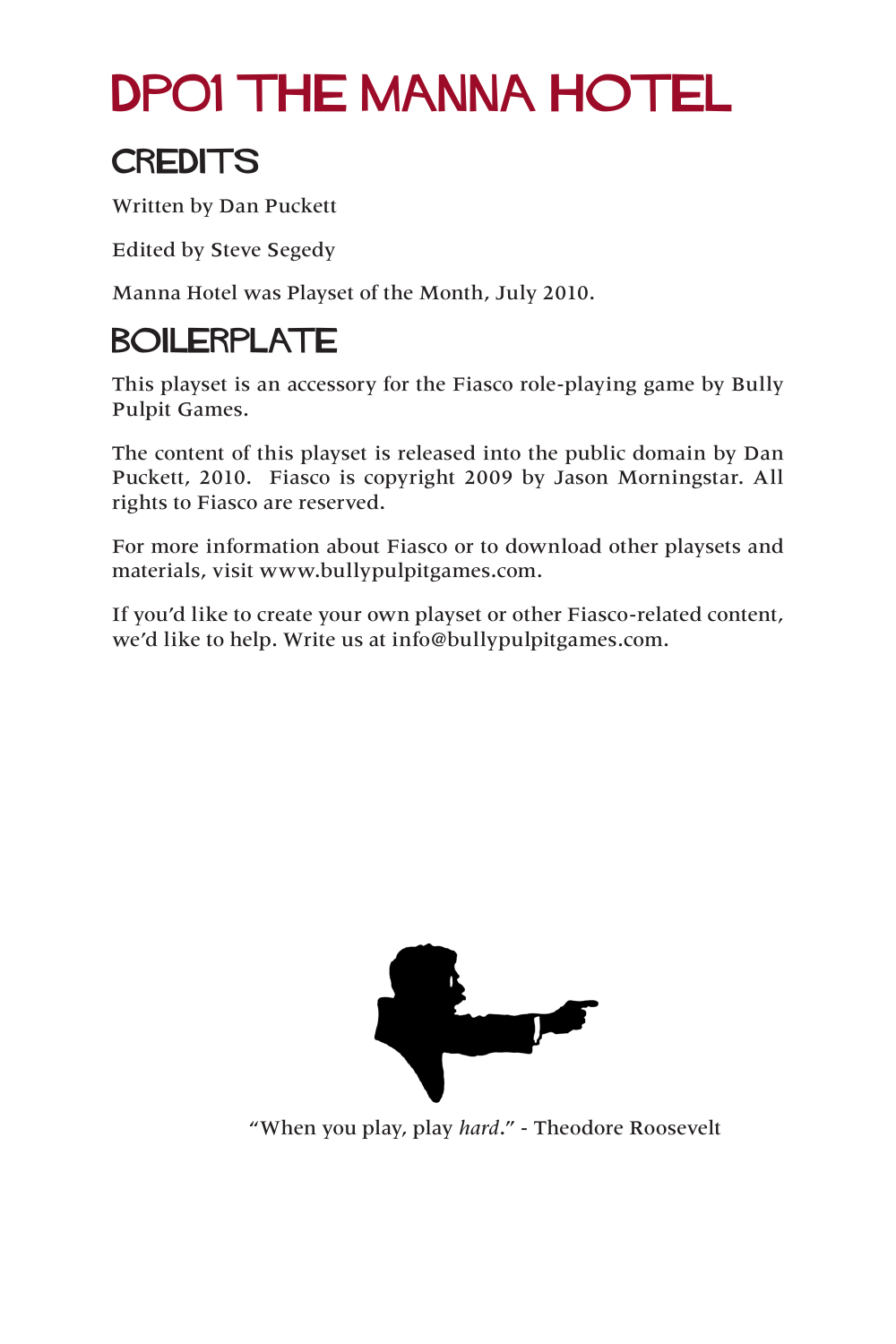### THE SCORE

#### AN OASIS FOR WEARY TRAVELERS

The Manna Hotel is three miles north of Manna, Kansas, population 1,200.

The Manna Hotel is a twenty-room motor lodge with its own in-ground swimming pool, now unused. The hotel burned down and was rebuilt in the fifties. Wood paneling and window-unit air conditioners were installed in the seventies, and it looks like that's the last maintenance anyone did to the place.

Business has been slow ever since they moved the Interstate, so ten of the rooms are closed all the time now. The other ten rooms are rented and cleaned by a manager who lives on the premises.

#### MOVIE NIGHT

Bottle Rocket, The Big Lebowski, Twin Peaks (TV)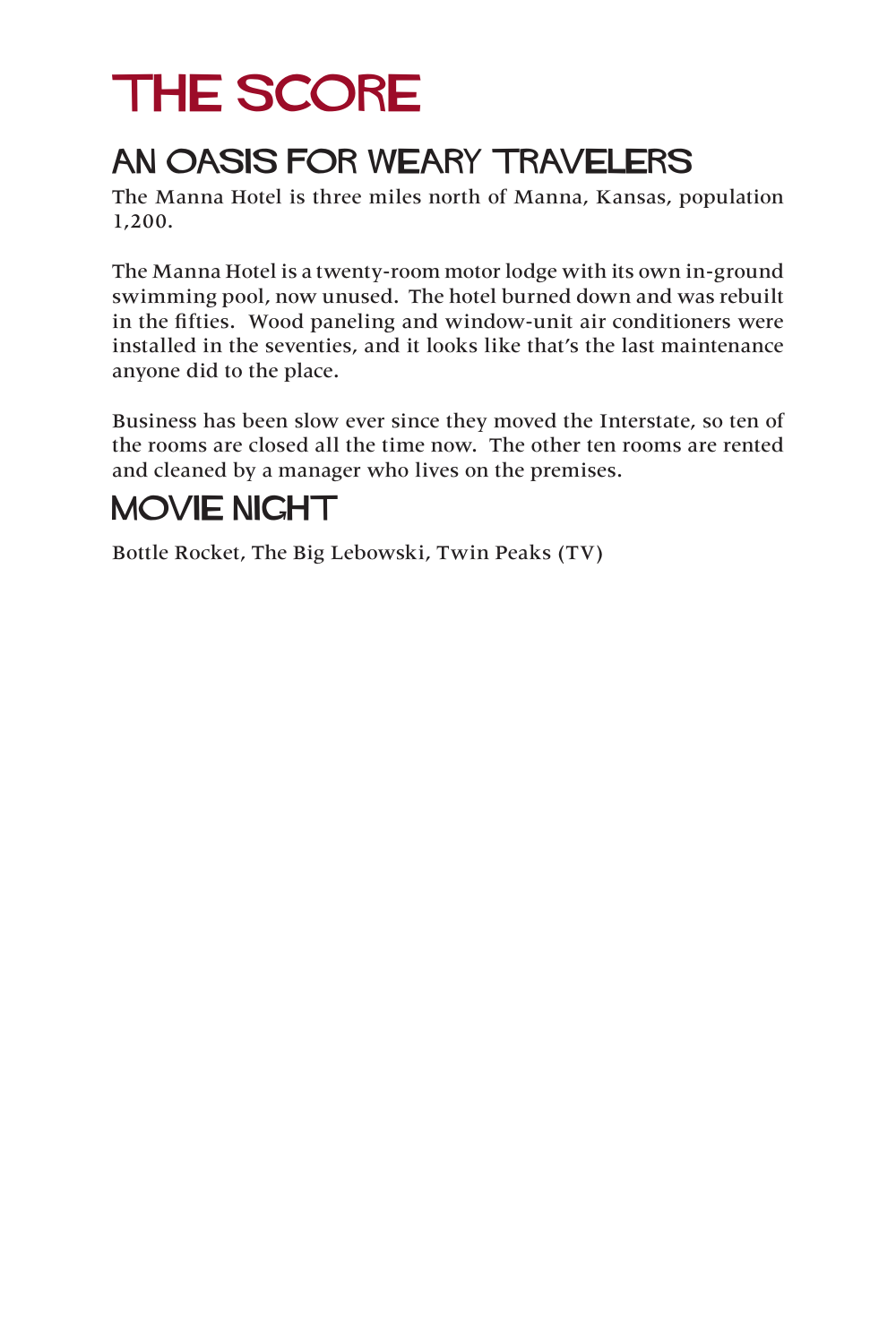# relationships...

#### 1 FRIENDSHIP

- $\lceil \cdot \rceil$  Friends with benefits
- $\Gamma$  Went to high school together
- The "You let me down when I needed it most!"
- $\boxed{\therefore}$  Fought side by side in the war
- $\mathbb{E}$  Friendship ended after one humiliated the other
- **1** Spiritual advisor / truth-seeker

#### 2 FAMILY

- $\lceil \cdot \rceil$  Husband and wife
- $\Gamma$  Ex-husband and ex-wife
- $\cdot$  Siblings
- $\mathbb{R}$  Identical twins
- $\mathbb{E}$  Stepchildren
- **1** Parent and child

#### 3 crime

- $\lceil \cdot \rceil$  Blood brothers in the Kansas City Mafia
- $\Gamma$  Mortal enemies in the Kansas City Mafia
- $\ddot{\cdot}$  Together, planned and executed a daring, drunken theft of the badger from its pen in Manna's tiny zoo
- $\therefore$  Watched June Alexander's murder and did nothing to stop it
- $\mathbb{E}$  Got caught setting a fire
- **11** Did three years together in Lansing Correctional Facility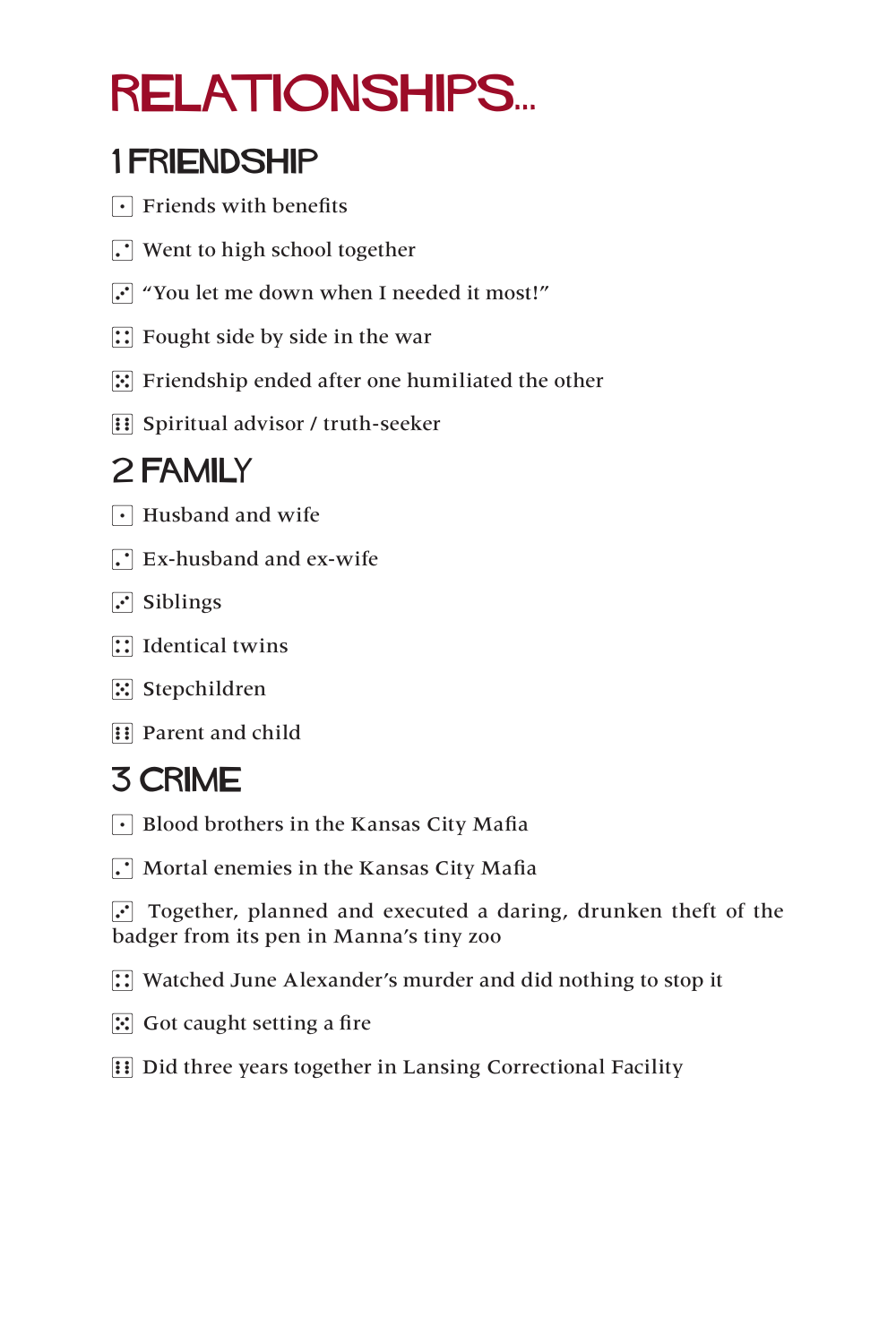#### 4 COMMUNITY

- $\lceil \cdot \rceil$  Neighbors
- $\Gamma$  VFW Post 1161
- 3 Manna First Baptist Church
- $\boxed{::}$  Manna high school football

5 National Pony Express Association, "an all-volunteer, non-profit historical organization for the purpose of identifying, reestablishing, and marking the original pony express trail"

**ii** Bingo!

#### 5 romance

- $\lceil \cdot \rceil$  Forbidden love
- $\Gamma$  Infatuation
- $\overline{S}$  Romantic bliss
- $\mathbb{R}$  On the rocks
- $\mathbb{E}$  Insane jealousy
- **1** Loathing

#### 6 work

- $\lceil \cdot \rceil$  Manager and employee
- $\Gamma$  Sergeant and private
- $\cdot$  Innkeeper and guest
- $\therefore$  Seventh Degree Master of Fell Secrets and Initiate
- $\mathbb{E}$  Lawyer and client
- **1** Doctor and patient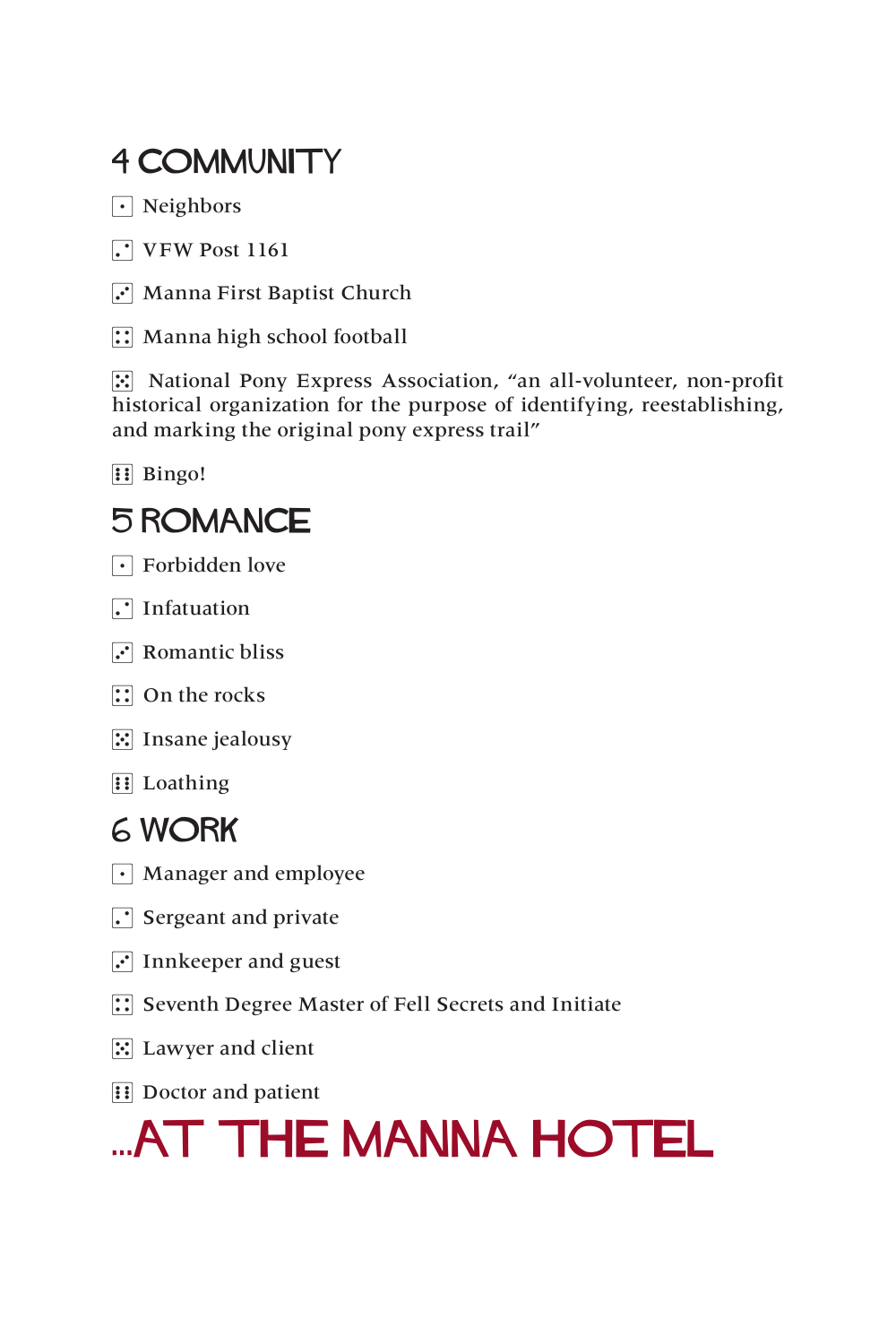### NEEDS...

#### 1 TO GET EVEN

- $\lceil \cdot \rceil$  ... by taking what is rightfully yours
- $\cdot$   $\cdot$   $\cdot$   $\cdot$  by destroying what she never should have had in the first place
- $\overline{S}$  ... by humiliating him
- $\boxed{::}$  ... but no one can know it was you
- **5.** ... and everyone has to know it was you
- $\boxed{\vdots}$  ... for the good of America

#### 2 TO GET OUT

- $\lceil \cdot \rceil$  ... of these handcuffs
- $\cdot$   $\cdot$   $\cdot$  of sight for a while
- $\boxed{\cdot}$  ... of your "relationship"
- $\boxed{\therefore}$  ... of a promise you made
- $\boxed{5}$  ... of your marriage
- **ii** ... of your contract

#### 3 TO GET RESPECT

- $\lceil \cdot \rceil$  ... by making everyone afraid of you
- $\boxed{\cdot}$  ... by making everyone mad at you
- $\ddot{\cdot}$  ... through the exercise of subtle mystical powers
- $\boxed{\therefore}$  ... from the one you love
- $\boxed{5}$  ... from the one you hate
- **11** ... by living an epic story that will make you a hero forever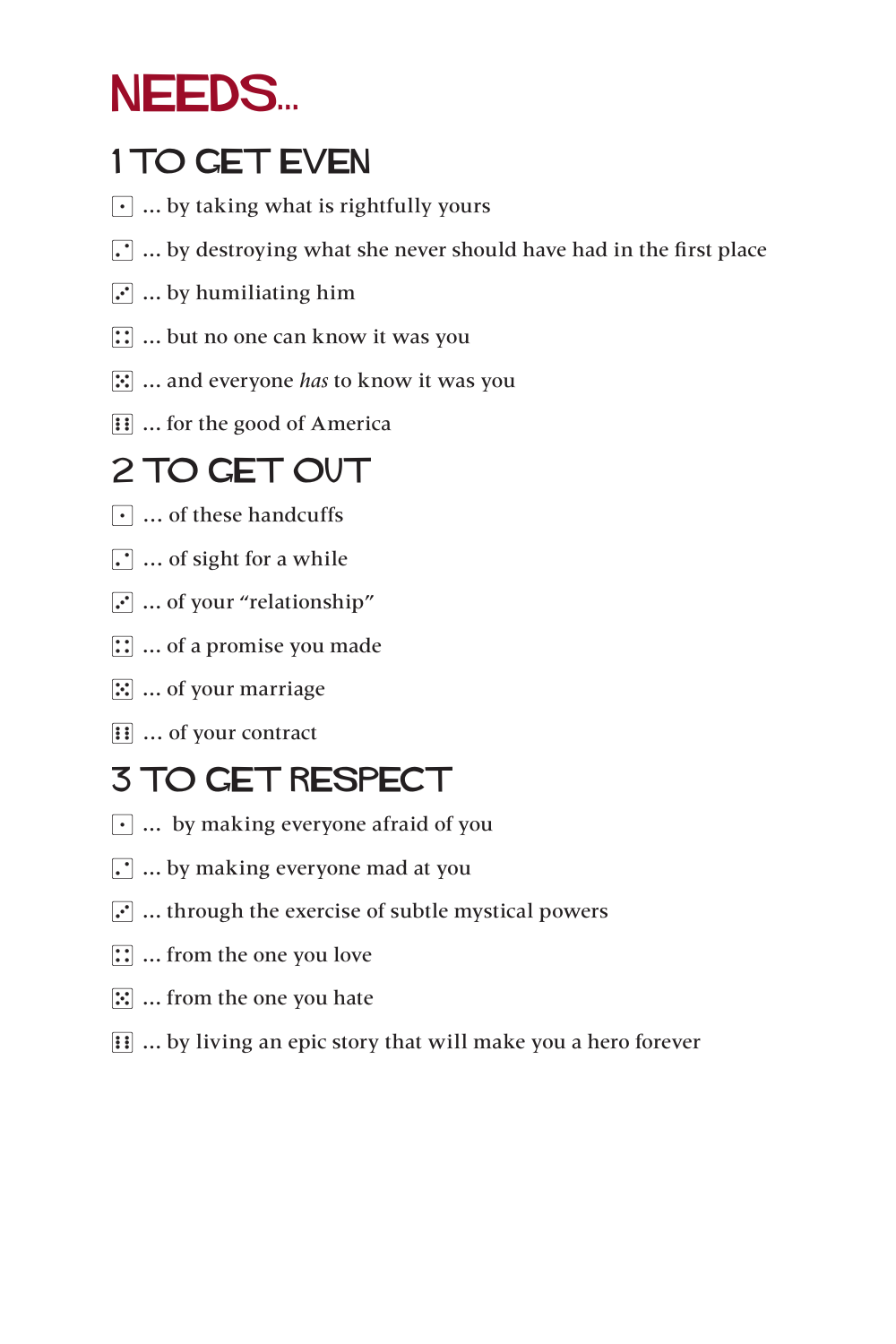#### 4 TO GET LAID

- $\lceil \cdot \rceil$  ... because she can protect me
- 2 ... because I can use him to get what I *really* want
- $\overline{3}$  ... because that's what you do when you are deeply in love
- $\boxed{::}$  ... because I want to hurt someone else
- $\mathbb{E}$  ... to propagate your superior bloodline
- $\boxed{ii}$  ... to prove you are not the slightest bit gay

#### 5 TO GET RICH

- $\cdot$  ... and you don't care who you have to hurt to get it
- $\Gamma$  ... but no one can know it was you
- $\ddot{\cdot}$  ... and everyone has to know it was you
- $\boxed{\therefore}$  ... right now!
- $\boxed{\ddot{\cdot}}$  ... but the money isn't for you. It's for somebody who needs it bad.
- **11** ... enough to buy your safety

#### 6 TO GET THE TRUTH

- $\lceil \cdot \rceil$  ... for the good of America
- $\lceil \cdot \rceil$  ... about what really happened to him
- $\ddot{\cdot}$  ... about the cover-up in Manna
- $\boxed{\therefore}$  ... about what happened to the loot
- $\mathbb{E}$  ... about why they did what they did to you
- **1** ... about who you *really* are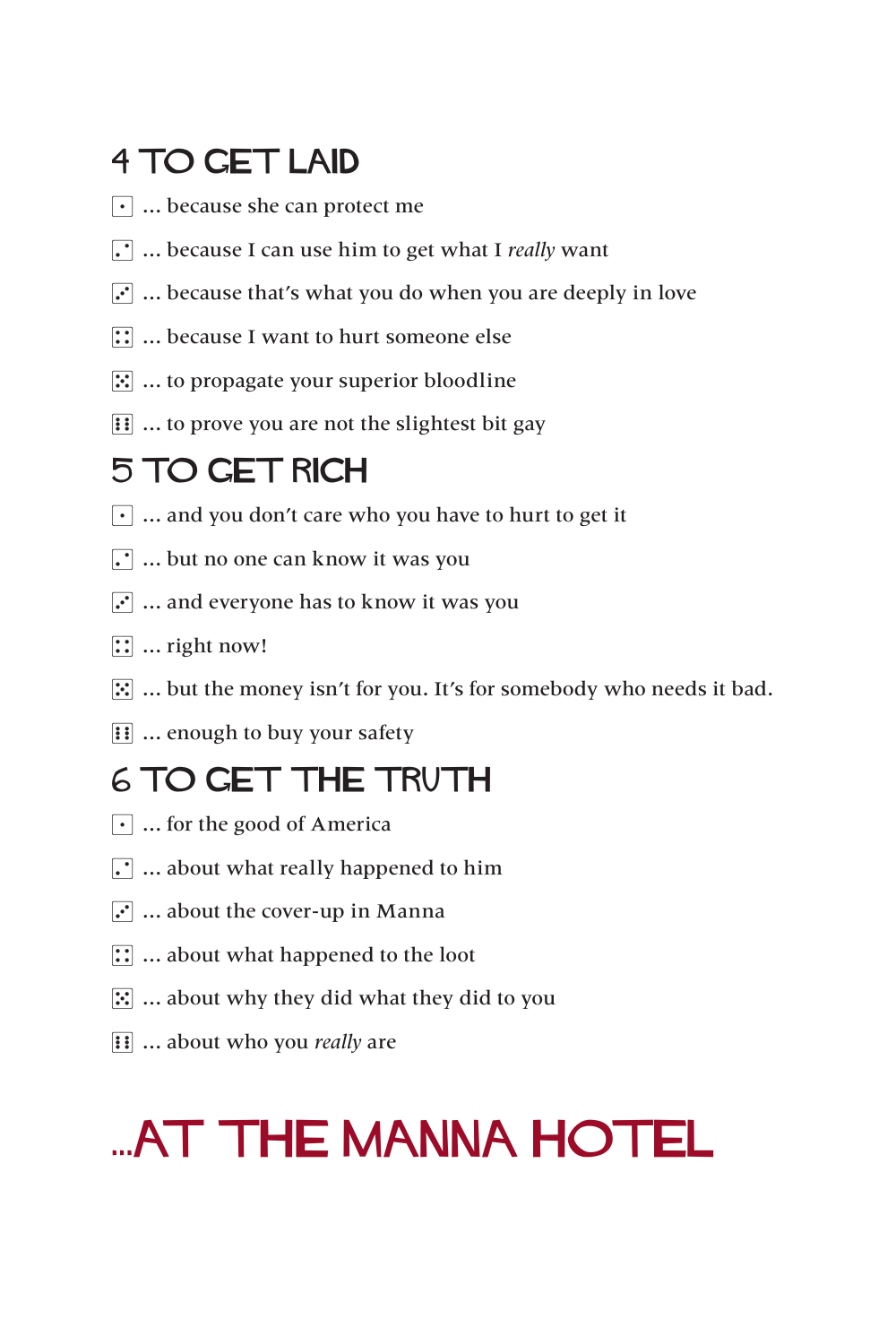### LOCATIONS...

### 1 OUT FRONT

- $\lceil \cdot \rceil$  In the dry swimming pool, currently filled with dead leaves
- $\Gamma$  The flagpole, flying a crisp American flag
- $\Gamma$  The trunk of a car
- $\left| \right|$  Out by the road, where you can see who's coming half a mile away
- $\mathbb{E}$  The dumpster vandals have spray-painted "USA #1" on it

**FEE** Under the old, spreading oak tree. This tree must have been alive for at least a hundred years.

### 2 INSIDE

- $\lceil \cdot \rceil$  A ransacked guest room with holes in the walls and ceiling
- $\cdot$  A guest room sealed off since forever
- $\cdot$  Next door
- $\mathbb{R}$  A flyspecked windowsill
- $\mathbb{E}$  Taped under a rug in one of the guest rooms
- **1** In the tank of the toilet

#### 3 OUT BACK

- $\lceil \cdot \rceil$  The fuse box a pair of wires runs from the box into the woods
- $\Gamma$  The tornado shelter, its steel door rusted thin

 $\overline{3}$  There's just enough room for one person to squeeze between the fuel-oil tank and the outside wall of the office

 $\boxed{\therefore}$  A gully leading down to Sumida Creek

 $\left[\cdot\right]$ . A laundry line with two sheets and a pair of men's boxer shorts clipped to it

**11** Out by the long-neglected lawnmower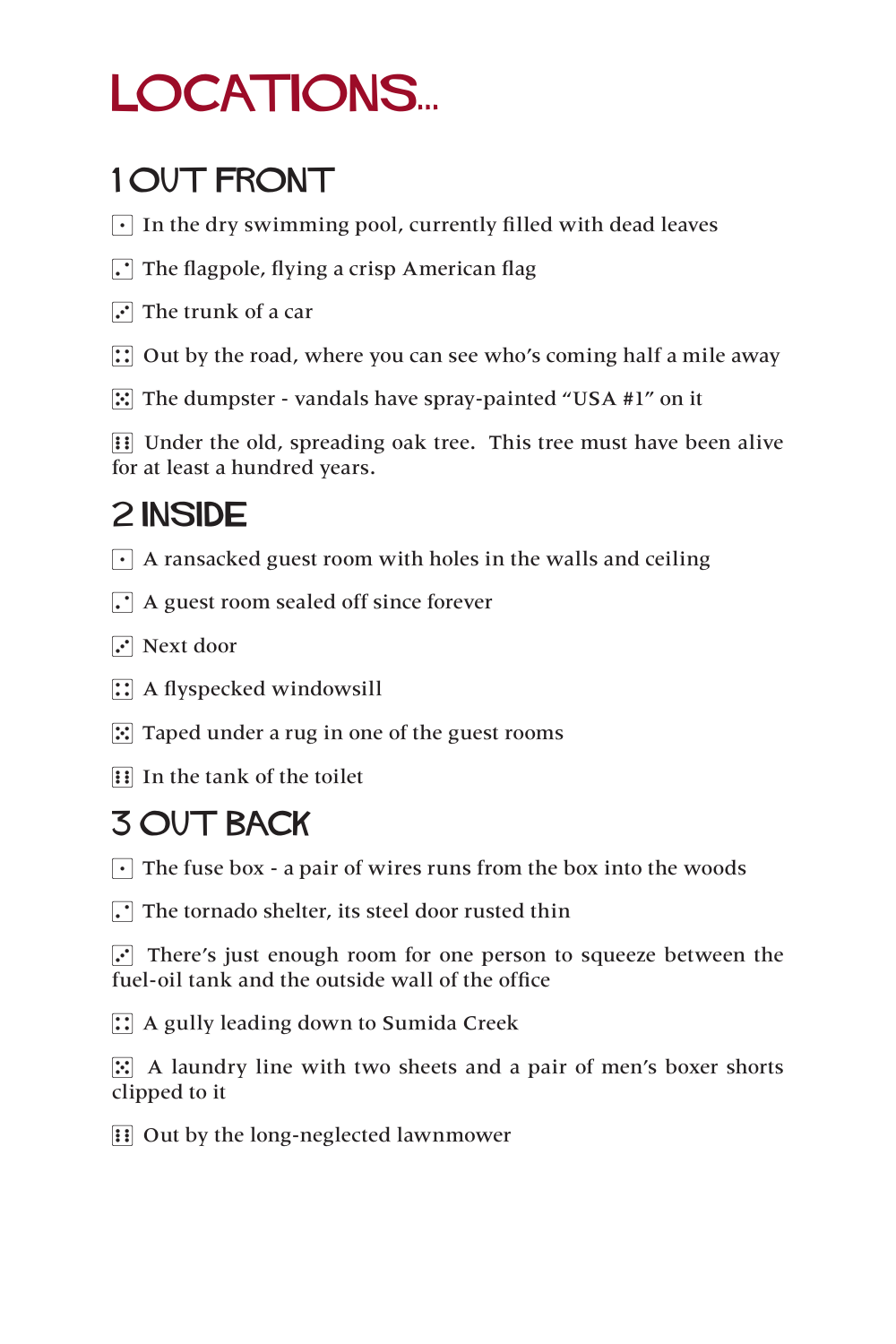### 4 EMPLOYEES ONLY

- $\lceil \cdot \rceil$  The safe
- $\Gamma$  The office
- $\overline{3}$  The room where the manager lives, formerly a guest room
- $\boxed{::}$  The desk drawers in the office
- $\boxed{5}$  Up on the roof
- $\left| \cdot \right|$ . The supply closet, containing a jug of ammonia and a nest of snakes

#### 5 NEARBY

- $\lceil \cdot \rceil$  The dirt road to town
- $\Gamma$  The railroad tracks
- **3** Sumida Creek Lake
- $\therefore$  A clearing in the woods, with a fire pit and a makeshift altar
- **E** Ed Keith's buffalo ranch
- **Fill The old cemetery, unused since the fifties**

#### 6 IN TOWN

- $\lceil \cdot \rceil$  Manna High School
- $\Gamma$  The Tyrell & Janes Bank
- $\Gamma$  The abandoned Manna railroad station
- **1. Manna First Baptist Church**
- $\mathbb{E}$  A padlocked entrance to the underground walkways

**FFI** A tiny zoo - no larger than a city block - run for some reason by the local power utility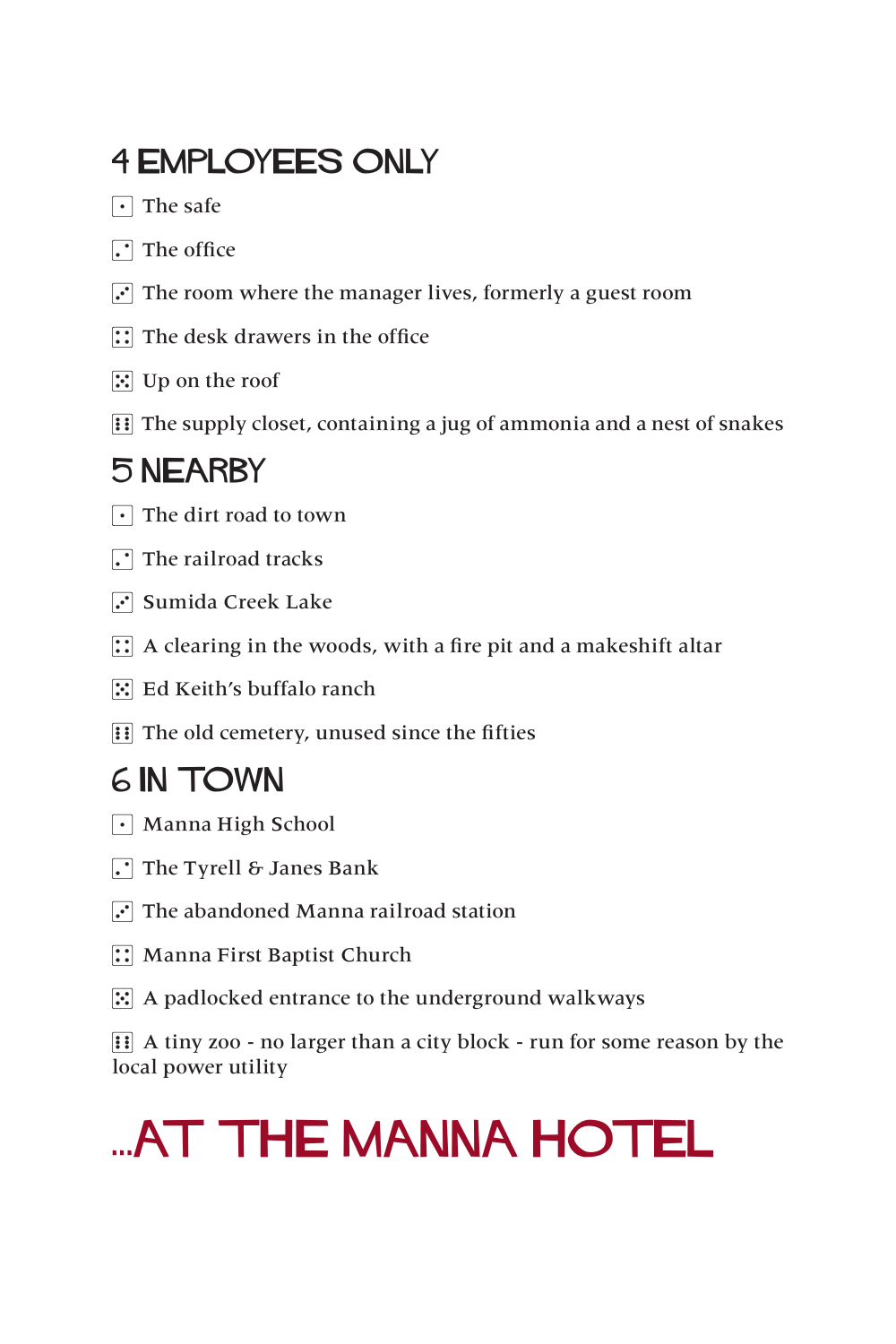### OBJECTS...

#### 1 UNTOWARD

 $\lceil \cdot \rceil$  A detailed diagram of the interior of the Tyrell & Janes Bank

 $\Gamma$  A peephole

 $\ddot{\cdot}$  Five photos held together by a rubber band. Each photo features a different disemboweled corpse surrounded by hooded figures.

 $\boxed{\therefore}$  A long, blond wig, matted with blood

 $\boxed{5}$  The wrong gun

**11** Seven dried ears on a dirty string

#### 2 INFORMATION

 $\lfloor \cdot \rfloor$  A WPA mural from 1940 in the lobby of the post office downtown

 $\cdot$  A map showing the 19th-century maze of walkways and passages beneath the streets of Manna.

 $\cdot$  Clipped from a magazine and carefully pressed in a book, an article about "Brother John" Lazia, crime boss in the Kansas City Mafia

 $\therefore$  A photo of the 1931 all-Asian Manna High School football team

 $\mathbb{E}$  A Polaroid of Sumida Creek Lake with a penciled "X"

 $\overline{f}$  A medal. The front side shows two men on horseback in mid-gallop exchanging a mailbag. One of the men is Caucasian; the other has distinctly Asian features. Motto: "Duty drives us -- We stop for none." The back side has the inscription, "1931".

#### 3 WEAPONS

 $\lceil \cdot \rceil$  A dagger with a bone handle and a wavy blade. The blade has the inscription, E PLURIBUS UNUM.

 $\Gamma$  Two gallons of gasoline

 $\overline{3}$  A spiked pit

 $\therefore$  A Smith & Wesson Model 10 government-issue revolver, dating from World War II, fully loaded with vintage ammo

 $\mathbb{E}$  A Tommy gun, disassembled and carefully wrapped in oily rags to prevent rust

 $\mathbf{H}$  A shovel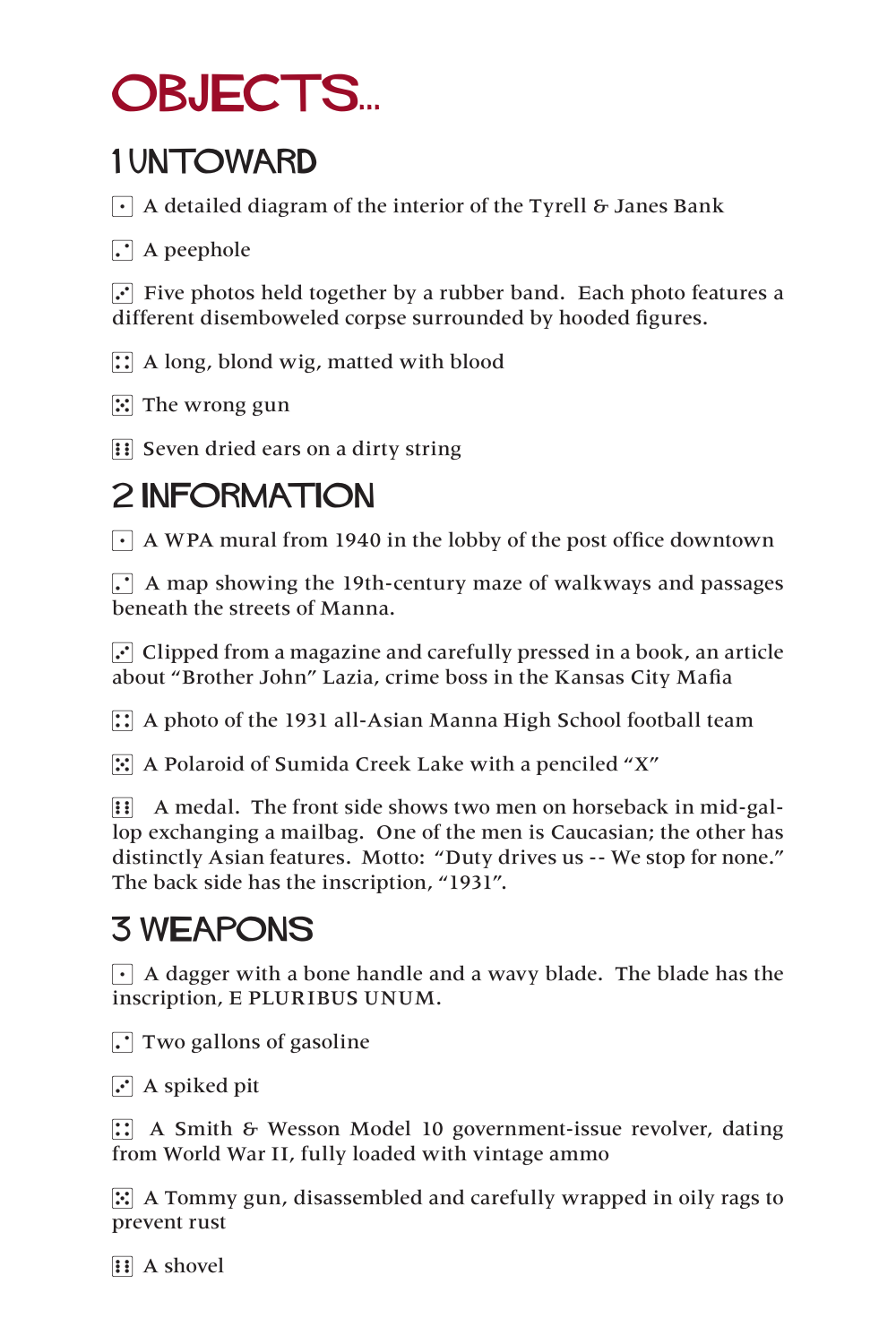#### 4 TRANSPORTATION

 $\lceil \cdot \rceil$  A tractor

- $\Gamma$  A two-ton flatbed truck with an arc welder strapped to its bed
- $\mathbf{3}$  A pickup truck, dented and dirty
- $\boxed{\therefore}$  A Mercedes with a rotten smell
- $\mathbb{E}$  An ambulance
- $\mathbf{F}$  An empty boxcar on a forgotten siding

#### 5 VALUABLES

 $\lceil \cdot \rceil$  A tiara, hammered flat, jewels removed

 $\cdot$  A broken-down 18-wheeler loaded with buffalo jerky

 $\cdot \cdot$  A bag containing \$50,000 of raw gold dust and nuggets, reportedly buried somewhere around Sumida Creek Lake in the 19th century

 $\mathbb{R}$  A black bear, recently housed at the local zoo

 $\mathbb{E}$  A samurai sword with an engraving at the base of its blade

 $\mathbf{F}$  A box of gold teeth

#### 6 SENTIMENTAL

 $\lceil \cdot \rceil$  A U.S. Navy sea bag full of broken padlocks, all violently torn apart

 $\therefore$  An unsigned postcard from Niagara Falls, postmarked 1934, addressed to "Johnny" care of the Manna post office. Inscription: "You can count on me."

 $\cdot$  A death mask of President McKinley

 $\therefore$  A fossil of a fish with red candle wax dripped all over it

 $\mathbb{E}$  A buck's head, stuffed and mounted, mouth agape, glass eyes wild with terror. It is impossible for anyone to sleep with this thing in the same room with them.

**EXA** photo of five U.S. soldiers in Vietnam-era uniforms, arms around each-others' shoulders.